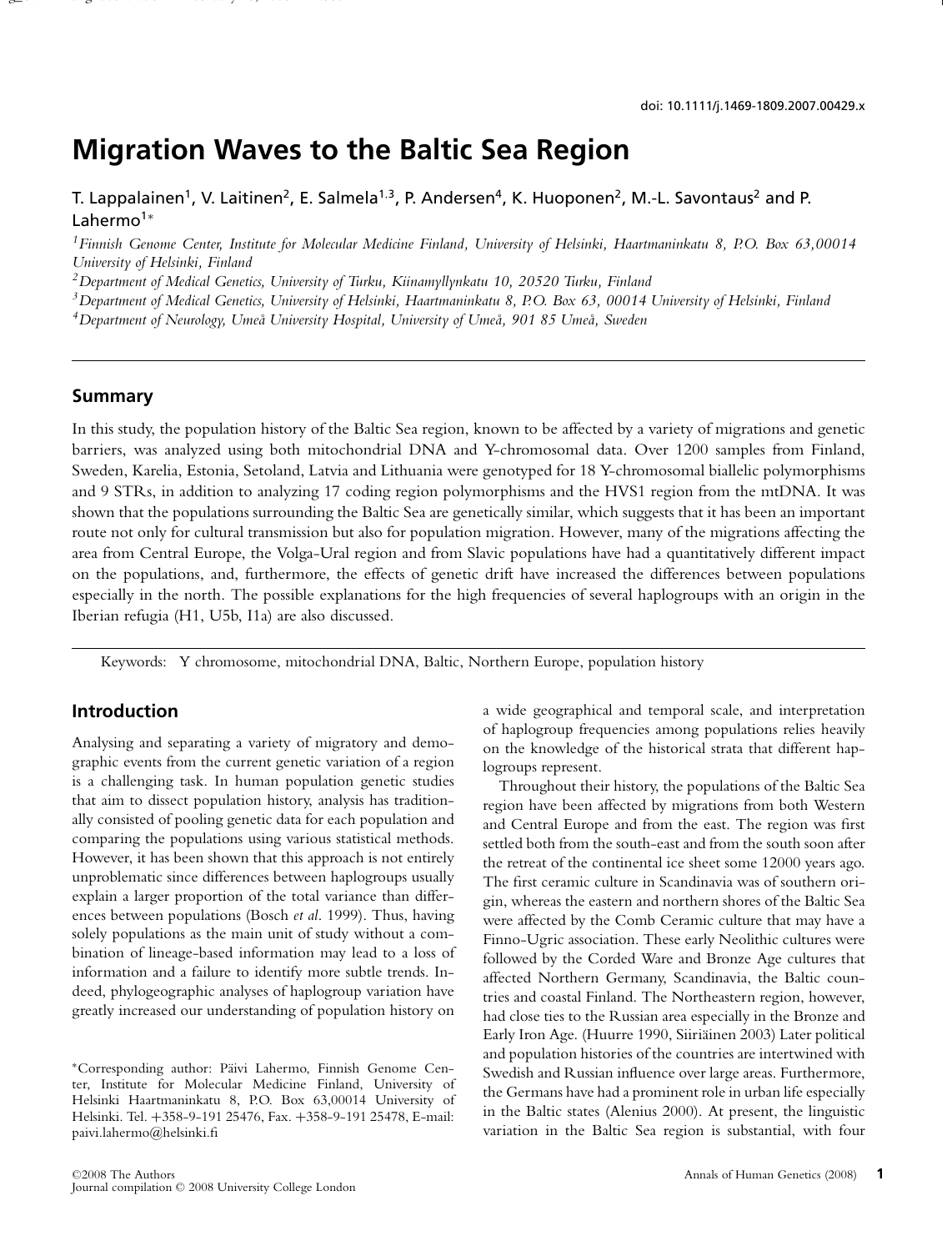

Figure 1 Map of the studied populations and their linguistic groups. For the abbreviations, see Figure 2.

major language groups: Finno-Ugric, and the Indo-European branches Baltic, Germanic, and Slavic (Fig. 1, Table 1).

In this study, we analyzed the population history of the Baltic Sea region. To achieve this, we studied the variation of both mitochondrial DNA and the Y chromosome with a special emphasis upon characterising the regional phylogeography of the most common haplogroups. The analysis covered both the internal variation of the region as well as the immigrations to the Baltic Sea area.

# **Material and Methods**

# **Samples and Genotyping**

Blood samples were collected from healthy unrelated individuals from populations of the Baltic Sea region (Fig. 1, Table 1). All samples were collected according to the principles of the Declaration of Helsinki (1964), and the project was approved by the local ethical committees. The Swedish samples are mainly from eastern Sweden. To acquire adequate sample sizes, the Aunus, Tver and Viena Karelians, Vepsians, Ingrians and 44 additional Karelian samples were pooled together as Karelians for the Y-chromosomal analysis and some mtDNA calculations. Respectively, the Estonians, Latvians, Lithuanians and Seto were pooled as Balts in some analyses. The Seto are not included in the Y-chromosomal analysis due to their small number of male samples. Even though these arrangements may cause a loss of resolution or even a small bias, pooling closely related populations is still preferable to exclusion of a mass of data. A subset of the Finnish and Baltic Y-chromosomal data has been presented before, (Lappalainen *et al.* 2006, Laitinen *et al.* 2002) and the Finnish (Finnilä *et al.* 

**Table 1** The Y-chromosomal haplogroup frequencies (%) within the populations, and their linguistic affiliations

| Language                      | Estonian<br>Finno-Ugric | Latvian<br>$IE^1/Baltic$ | Lithuanian<br>$IE^1/Baltic$ | Karelian<br>Finno-Ugric | Eastern Finnish<br>Finno-Ugric | Western Finnish<br>Finno-Ugric | Swedish<br>$IE^1/G$ ermanic |
|-------------------------------|-------------------------|--------------------------|-----------------------------|-------------------------|--------------------------------|--------------------------------|-----------------------------|
| $Y^*$ (xC,DE,F)               | $\theta$                | $\Omega$                 | $\Omega$                    | $\Omega$                | $\overline{0}$                 | 0.4                            | 0                           |
| C                             | 0                       | $\Omega$                 | 0                           | 0                       | $\overline{0}$                 | 0.4                            | $^{(1)}$                    |
| DE                            | 2.5                     | 0.9                      | 1.2                         | 2.3                     | $\Omega$                       | 0.9                            | 1.3                         |
| $F^*(xI,J,K)$                 | 0.8                     | 0.9                      | 1.8                         | 0.8                     | 0.3                            | 0.4                            | 4.4                         |
| I1a                           | 11.9                    | 3.5                      | 4.9                         | 15.2                    | 19                             | 40                             | 35.6                        |
| I <sub>1</sub> b              | 4.2                     | 2.7                      | 4.9                         | 2.3                     | $\overline{0}$                 | 0.4                            | 0                           |
| 11c                           | 0.8                     | 0.9                      | 1.8                         | $\Omega$                | 0.7                            | 0.9                            | 1.9                         |
|                               | 1.7                     | $\Omega$                 | 1.8                         | 0                       | $\theta$                       | $\Omega$                       | $\Omega$                    |
| $K^*$ (xN,P)                  | 0.8                     | 0                        | 0                           | 0                       | $\theta$                       | $\Omega$                       | 0.6                         |
| $N^*$ (xN2,3)                 | $\Omega$                | $\Omega$                 | 0                           | 0                       | $\Omega$                       | 0.4                            | 0                           |
| N <sub>2</sub>                | $\Omega$                | $\Omega$                 | 0                           | 0.8                     | $\Omega$                       | 0.9                            | 0                           |
| N <sub>3</sub>                | 33.9                    | 41.6                     | 43.9                        | 53                      | 70.9                           | 41.3                           | 14.4                        |
| $P^*(xQ,R)$                   | 0.8                     | $\Omega$                 | 0.6                         | 0                       | $\overline{0}$                 | $\Omega$                       | 4.4                         |
| Q                             | 0.8                     | 0.9                      | 0                           | $\Omega$                | 0.3                            | $\Omega$                       | 0                           |
| $R^*$ (xR1a,R1b)              | $\Omega$                | $\Omega$                 | 0                           | $\Omega$                | 0.3                            | 0                              | 0                           |
| R <sub>1</sub> b              | 4.2                     | 9.7                      | 4.9                         | 0.8                     | 2.6                            | 5.2                            | 13.1                        |
| R <sub>1</sub> a <sub>1</sub> | 37.3                    | 38.9                     | 34.1                        | 25                      | 5.9                            | 8.7                            | 24.4                        |
| $\mathbf n$                   | 118                     | 113                      | 164                         | 132                     | 306                            | 230                            | 160                         |

<sup>1</sup>IE: Indo-European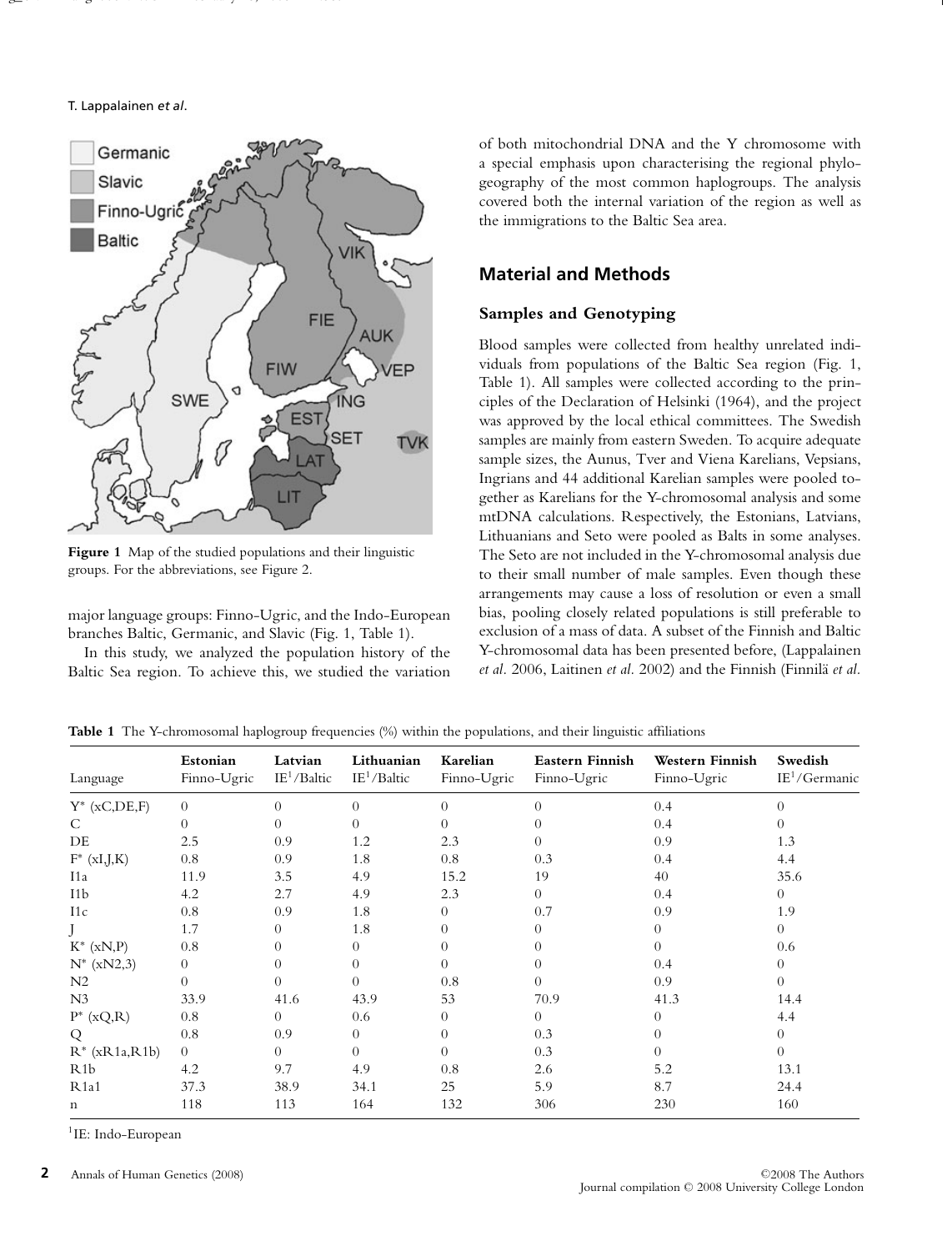2001) and Russian (Malyarchuk & Derenko 2001, Loogväli *et al.* 2004) mitochondrial DNA data were collected from the literature. Because the total mtDNA sequencing by Finnilä *et al.* (2001) has been selective in favour of some haplogroups, a part of the sequenced samples were randomly excluded until the mtDNA data matched the true haplogroup frequencies given in their Table 1.

ah<del>g2</del>029 ahag2006 v1.com February 19, 2008 : 1907

A total of 1223 male samples were genotyped for 18 Y-chromosomal biallelic polymorphisms (SRY-1532, M216, M203, P14, M170, M253, P37, M223, 12f2, M9, LLY22g, P43, Tat, M45, P36, M207, P25, M17) mostly on the Sequenom $^\circledR$  platform, and for nine STR loci (DYS19, DYS385a/b, DYS388, DYS389I, DYS389II, DYS390, DYS391, DYS392, DYS393). From the mtDNA, a total of 1269 samples were analyzed for 17 SNPs in the coding region (663, 3010, 4529, 4580, 4769, 4833, 6776, 7028, 7309, 8994, 9055, 12308, 13263, 13368, 13708, 14470, 5178). The Karelian and Seto samples and SNP A13263G from the whole sample set were genotyped by RFLP analysis, and the Swedes and Balts were analyzed on the Sequenom $^\circledR$  platform. In addition, hypervariable segment 1 (HVS1) was sequenced in all the samples with standard methods. Details of the genotyping and haplogroup assignment are given in Supplementary Table 1.

### **Statistical Analysis**

Y-chromosomal haplogroups were constructed from the biallelic marker data according to common guidelines (Y Chromosome Consortium 2002). MtDNA haplogroups were assigned based on both coding region and HVS1 polymorphisms (Finnilä et al. 2001, Loogväli et al. 2004, Richards et al. 1998, Macaulay *et al.* 1999, Kivisild *et al.* 2002, Achilli *et al.* 2004,2005). The frequencies of haplogroups were calculated in each of the studied populations.

We performed phylogeographic analysis for Ychromosomal haplogroups N3, I1a and R1a1, and mtDNA haplogroups H and U, since these haplogroups had a sufficient number of samples for the analysis of patterns of intrahaplogroup variation. In these mtDNA analyses all the Finnish samples sequenced belonging to the haplogroups H and U were used (Finnilä et al. 2001). The Network 4.112 software was used to construct median-joining networks of the intrahaplogroup variation (Bandelt *et al.* 1995, 1999). The Y-chromosomal STR markers were assigned weights in inverse accordance with their variation within the haplogroup. The networks were simplified by partially removing circular structures according to the weighting scheme, and excluding the singleton haplotypes in the case of the very complex N3 network – however, the singletons are naturally included in the calculation of the coalescence age. In the mitochondrial DNA analysis, the coding region polymorphisms were given a very high weight, most HVS1 polymorphisms were allocated an intermediate one, and those HVS1 sites with a mutation rate over 3 times the average of HVS1 were downweighted (Meyer *et al.* 1999). The mtDNA position 16519 was omitted from network and coalescence age calculations due to its hypervariable status. The relative sample sizes of different populations were calculated to ease the interpretation of the network figures drawn from population samples of varying size. Coalescence ages for the haplogroups were also calculated by the Network 4.112 software. The mtDNA coalescence analysis was based on HVS1 (16090–16365) variation with a mutation rate of 1 transition per 20180 years (Forster *et al.* 1996). For Y-chromosomal coalescence estimates a rate of 1 mutation per 3623 years was used (Zhivotovsky *et al.* 2004). Also Bayesian-based calculations for coalescence age were performed (Wilson *et al.* 2003), but they showed such a lack of robustness for small deviations of the data that the network approach was preferred for the final analysis.

Additional analyses were performed for the Y-chromosomal and mtDNA data of each population. We used the Arlequin 2.001 software (Schneider *et al.* 2000) for calculations of haplotype diversity (Nei 1987), mean number of pairwise differences, and genetic distances measured as  $F_{ST}$  and  $R_{ST}$ (Slatkin 1995). Multidimensional scaling (MDS) plots for genetic distances were constructed with R software (R Development Core Team 2005). SAMOVA 1.0 software (Dupanloup *et al.* 2002) was used to assess genetic grouping of populations. Admixture proportions were calculated by Admix 2.0 (Dupanloup & Bertorelle 2001) from the Y-chromosomal data of selected populations by calculating molecular distance as squared difference in allele size and bootstrapping with 50000 replicates. The diversity and SAMOVA analyses were performed also for each major haplogroup. Furthermore, matches for the most common Y-chromosomal haplotypes in our dataset were found in the Y-chromosomal haplotype reference database (Willuweit & Roewer 2007, www.yhrd.org).

## **Results**

### **Population-based Y-chromosomal Analyses**

The Y-chromosomal data is given in Supplementary Table 2, and the haplogroup frequencies in Table 1. In the MDS plot of the genetic distances calculated from the total Ychromosomal data (Fig. 2a), there were clusters consisting of the Balts, Karelians/Eastern Finns, and Swedes/Western Finns, which accounts for 8.0% of the variation. The populations in the Baltic states had a very high haplotype diversity up to 0.998, while the diversity was lower in the northeastern populations (Table 2). In the admixture analysis of the Estonians, the parental populations of Latvians+Lithuanians and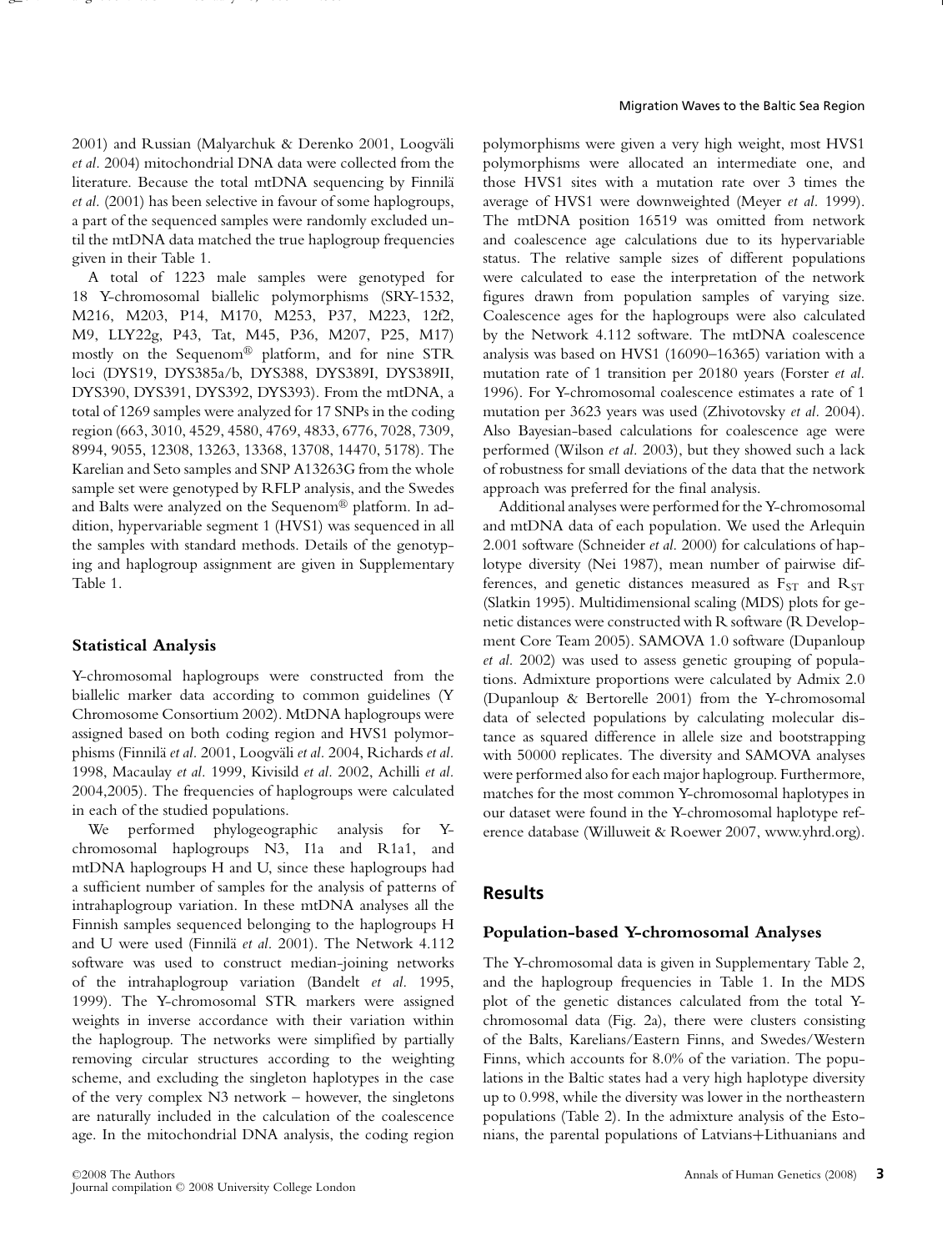|  |  |  | Table 2. The haplotype diversities and coalescence ages of the total Y-chromosomal data and the major haplogroups |  |  |  |  |  |
|--|--|--|-------------------------------------------------------------------------------------------------------------------|--|--|--|--|--|
|--|--|--|-------------------------------------------------------------------------------------------------------------------|--|--|--|--|--|

|                 |      | Total<br>Haplotype diversity |                | I1a<br>Haplotype diversity |     | N <sub>3</sub><br>Haplotype diversity | $\mathbf n$ | R <sub>1</sub> a <sub>1</sub><br>Haplotype diversity |
|-----------------|------|------------------------------|----------------|----------------------------|-----|---------------------------------------|-------------|------------------------------------------------------|
|                 | n    |                              | n              |                            | n   |                                       |             |                                                      |
| Estonian        | 118  | $0.998 +/- 0.002$            | 14             | $0.956 +/- 0.045$          | 40  | $0.994 +/- 0.008$                     | 44          | $0.992 +/- 0.007$                                    |
| Latvian         | 113  | $0.992 + (-0.003)$           | $\overline{4}$ | NA.                        | 47  | $0.962 + (-0.013)$                    | 44          | $0.994 + (-0.006)$                                   |
| Lithuanian      | 164  | $0.990 +/- 0.004$            | 8              | $1.000 + 7 - 0.063$        | 72  | $0.936 + (-0.020)$                    | 56          | $0.990 +/- 0.006$                                    |
| Karelian        | 132  | $0.966 +/- 0.009$            | 20             | $0.895 +/- 0.043$          | 70  | $0.899 +/- 0.030$                     | 33          | $0.936 +/- 0.027$                                    |
| Eastern Finnish | 306  | $0.966 +/- 0.006$            | 58             | $0.968 +/- 0.011$          | 217 | $0.934 + (-10.013)$                   | 18          | $0.994 + (-10.021)$                                  |
| Western Finnish | 230  | $0.974 +/- 0.006$            | 91             | $0.880 +/- 0.030$          | 95  | $0.960 +/- 0.009$                     | 20          | $0.990 +/- 0.019$                                    |
| Swedish         | 160  | $0.989 +/- 0.003$            | 57             | $0.939 +/- 0.021$          | 23  | $0.917 +/- 0.040$                     | 39          | $0.991 +/- 0.008$                                    |
| TMRCA (ky)      | 1223 | $\overline{\phantom{0}}$     | 252            | $7.7 +/- 1.3$              | 564 | $8.8 + / - 1.5$                       | 254         | $10.7 +/- 1.4$                                       |



**Figure 2** MDS plot of genetic distances calculated from the total Y-chromosomal data (stress 0.27) (A), and of total mtDNA data (stress 0.19) (B). The solid lines denote a division into two groups and the dotted line a division into three groups in SAMOVA analysis, and the numbers denote the respective percentages of variance. Abbreviations: Estonian (EST), Latvian (LAT), Lithuanian (LIT), Seto (SET), Karelian (KAR), Aunus Karelian (AUK), Viena Karelian (VIK), Tver Karelian (TVK), Vepsian (VEP), Ingrian (ING), Finnish (FIN), Eastern Finnish (FIE), Western Finnish (FIW), Swedish (SWE), and Russian (RUS).

Eastern+Western Finns had respective admixture coefficients of  $0.81\pm0.20$  and  $0.19\pm0.20$ . For the other populations the definition of parental populations was too complex and the results too weak to yield good estimates of admixture coefficients.

#### **Y-chromosomal Haplogroups**

Haplogroup N3 was much more common on the eastern side of the Baltic Sea than in Sweden ( $\chi^2$  p < 0.001) (Table 1). In the STR network (Fig. 3a) many haplotypes are highly specific for either Finno-Ugric or Baltic-speaking populations, which is supported by the SAMOVA analysis, in which the grouping into Latvians and Lithuanians vs. the others explains as much as 20.3% of the variation. The Estonians harbor both Baltic and Finnic haplotypes, and they had the highest haplotype diversity (Table 2). The age of the haplogroup was 8,800 years.

Haplogroup I1a had a high frequency of up to 40% in Sweden and Western Finland and intermediate frequencies in the other Finno-Ugric populations, while it was almost absent among Latvians and Lithuanians (Table 1). In the network the Finnish and Swedish haplotypes appear to be separate (Fig. 3b), which is supported by the SAMOVA analysis that separated the Swedes/Balts from the others with a moderate 6.9% of variation among these groups. The highest diversities were in Eastern Finland, the Baltic states, and Sweden (Table 2). The age of the haplogroup was 7,700 years (Table 2).

Haplogroup R1a1 had high frequencies up to 39% among all the populations with the exception of the Finns (Table 1). In the very starlike network (Fig. 3c), the Karelians exhibited a limited diversity of haplotypes, which is consistent with the haplotype diversity calculations (Table 2) and SAMOVA analysis, where the grouping of the Karelians *versus* the others explains 9.0% of the variation. The age of the haplogroup was as high as 10,700 years (Table 2).

The frequencies of the other haplogroups were low and mostly lacked strong geographical patterns. R1b was common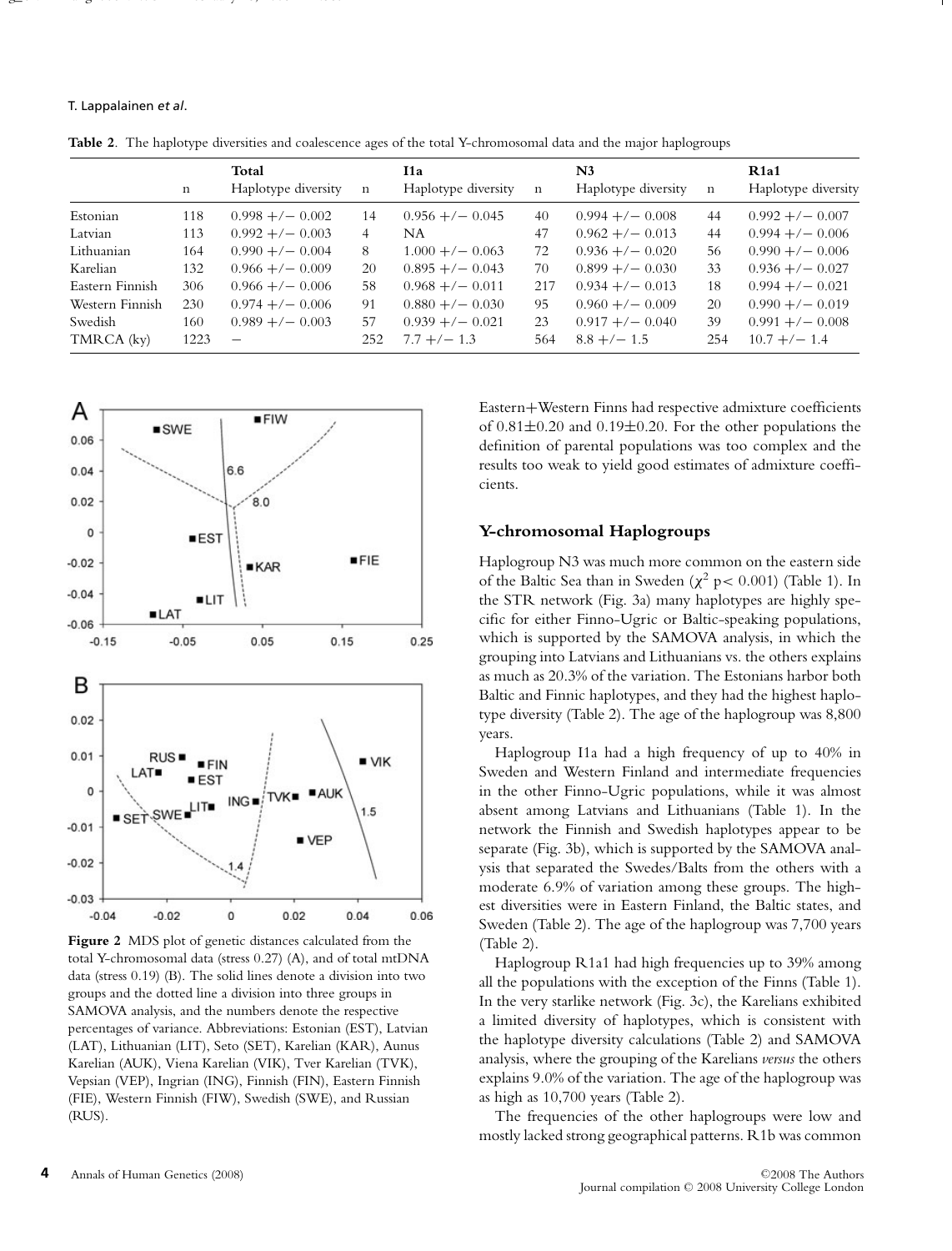

**Figure 3** Median-joining networks of the haplotype variation of Y-chromosomal haplogroups N3 (A), I1a (B), and R1a1 (C). The lengths of the branches correspond to the number of STR mutations, and the sizes of the nodes denote the number of samples of the corresponding haplotype. Note that the singleton haplotypes have been excluded from the N3 network. The pie chart denotes the proportions of the different populations in the total sample set of the Y-chromosome. For the abbreviations, see Figure 2.

in Sweden and in Western Finland, whereas I1b was more abundant in the Baltic states and Karelia.

## **Population-based Mitochondrial DNA Analyses**

The full mitochondrial DNA data is given in Supplementary Table 3, and the mtDNA haplogroup frequencies are given in Table 3. The MDS plot of the genetic distances calculated from the total mtDNA data had only one cluster, but with exclusively the Karelian populations on its other side, a pattern mainly supported by the the SAMOVA analysis (Fig. 2b). The mean pairwise differences were relatively similar across the populations with slightly lower numbers among the Karelians and Russians (Table 4).

# **Mitochondrial DNA Haplogroups**

Haplogroup H was very common among all the populations, but with considerable variation in the subhaplogroup frequencies (Table 3). H1<sup>∗</sup> was common among the Karelians, Swedes, and some Baltic populations with frequencies up to 18%, and rare especially in Finland and Estonia, while H1f was very specific to the Finns and Karelians. H3 was relatively rare, with frequencies of a few percent. The mean pairwise differences were again lower among the Karelians and Russians and, surprisingly, the highest among the Seto (Table 4). The low diversity of haplogroup H among the Karelians can be observed also in the haplotype network (Fig 4a): compared to e.g. the Balts, a much bigger proportion of the Karelian haplotypes are in high-frequency modal haplotypes. The median-joining network of haplogroup H consists of highly starlike clusters, and the haplotypes tend to have either very high or very low frequencies. The differences in subhaplogroup frequencies are clearly visible in the network e.g. in the case of the abundancy of H2 among the Swedes. The coalescence age of haplogroup H in our dataset was 36,700 years (Table 4).

Of the U subhaplogroups, U4 was the most frequent among the Latvians, Seto, and Tver Karelians (7.1–8.8%) (Table 3). U5b and U5b1b1 were common in Karelia and especially among the Viena Karelians where U5b1b1 reached a high frequency 16.1%. The Estonians had the highest number of mean pairwise differences (Table 4). Haplogroup U had a network with some starlike clusters, too, but to a lesser degree than haplogroup H (Fig. 4b), and especially subhaplogroups U5b∗, U5b1b1 and K had very common modal haplotypes, whereas the variation of U5a was scattered into haplotypes of moderate frequency. The SAMOVA analysis separated the Seto and Vepsians with small sample sizes from the main group. The coalescence age was as high as 68,400 years (Table 4).

Haplogroup Z was observed among the Finns, some Karelian populations, Russians and Swedes with a low frequency. Asian haplogroups A, C, G and D were rare in the Baltic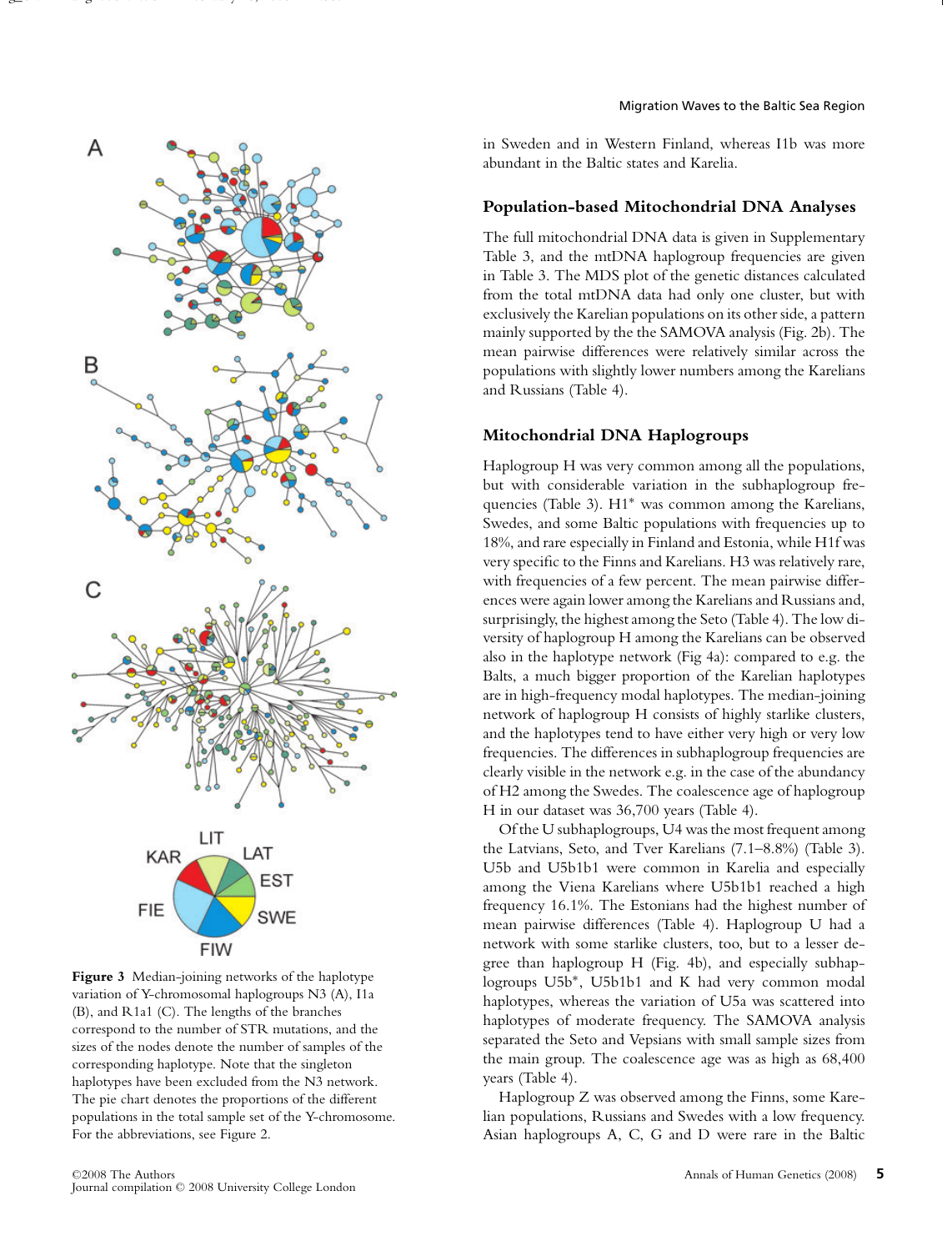**Table 3** The mitochondrial DNA haplogroup frequencies (%) within the populations

|                           |                  |                  | Estonian Latvian Lithuanian Seto Karelian |                  | Aunus            | Viena            | Tver             |                  |                  | Total<br>Karelian Karelian Vepsian Ingrian Karelian Finnish <sup>1</sup> |                  |                  | Swedish Russian <sup>2</sup> |
|---------------------------|------------------|------------------|-------------------------------------------|------------------|------------------|------------------|------------------|------------------|------------------|--------------------------------------------------------------------------|------------------|------------------|------------------------------|
| $\mathbf X$               | 0.9              | $\theta$         | $\boldsymbol{0}$                          | $\overline{0}$   | $\boldsymbol{0}$ | $\overline{0}$   | $\boldsymbol{0}$ | $\boldsymbol{0}$ | $\boldsymbol{0}$ | $\overline{0}$                                                           | 1.3              | 0.3              | 4.0                          |
| $\ensuremath{\mathbf{Z}}$ | $\overline{0}$   | $\theta$         | $\boldsymbol{0}$                          | $\overline{0}$   | $\boldsymbol{0}$ | 1.1              | $\boldsymbol{0}$ | $\overline{0}$   | 2.6              | 0.4                                                                      | 2.5              | 0.3              | 2.0                          |
| A                         | $\theta$         | $\theta$         | $\theta$                                  | $\overline{0}$   | $\boldsymbol{0}$ | $\boldsymbol{0}$ | $\boldsymbol{0}$ | $\overline{0}$   | $\theta$         | $\boldsymbol{0}$                                                         | $\overline{0}$   | $\overline{0}$   | $\overline{0}$               |
| C                         | $\theta$         | $\theta$         | $\theta$                                  | $\overline{0}$   | $\overline{0}$   | $\boldsymbol{0}$ | $\overline{0}$   | $\overline{0}$   | $\theta$         | $\overline{0}$                                                           | $\overline{0}$   | 0.3              | $\overline{0}$               |
| D <sub>5</sub>            | $\overline{0}$   | $\overline{0}$   | $\theta$                                  | $\overline{0}$   | 2.8              | 11.5             | 3.3              | $\overline{0}$   | $\boldsymbol{0}$ | 3.5                                                                      | $\boldsymbol{0}$ | $\boldsymbol{0}$ | $\boldsymbol{0}$             |
| D                         | $\Omega$         | $\theta$         | $\theta$                                  | $\overline{0}$   | $\overline{0}$   | $\boldsymbol{0}$ | 1.6              | $\overline{0}$   | $\overline{0}$   | 0.2                                                                      | $\theta$         | $\overline{0}$   | $\theta$                     |
| G                         | $\overline{0}$   | 0.9              | $\boldsymbol{0}$                          | $\overline{0}$   | 0.5              | $\boldsymbol{0}$ | $\boldsymbol{0}$ | $\overline{0}$   | $\boldsymbol{0}$ | 0.2                                                                      | $\overline{0}$   | $\theta$         | $\boldsymbol{0}$             |
| other                     | 3.4              | 1.8              | 8.6                                       | 5.4              | 1.4              | 1.1              | 1.6              | 10.9             | $\boldsymbol{0}$ | 2.7                                                                      | $\overline{0}$   | 3.3              | 10.0                         |
| H <sub>5</sub>            | 1.7              | 7.9              | 3.1                                       | $\overline{0}$   | 3.2              | $\overline{0}$   | 3.3              | $\overline{0}$   | $\overline{0}$   | 2.3                                                                      | 5.1              | 1.3              | 4.0                          |
| H <sub>6</sub>            | 6                | $\overline{0}$   | 3.1                                       | 8.9              | 0.5              | 1.1              | 1.6              | 3.1              | $\boldsymbol{0}$ | $\mathbf{1}$                                                             | $\boldsymbol{0}$ | 3.9              | $\overline{0}$               |
| Н                         | 17.9             | 10.5             | 17.2                                      | 12.5             | 6.9              | 11.5             | 14.8             | 21.9             | 7.9              | 10.2                                                                     | 13.9             | 8.1              | 24.0                         |
| H <sub>1</sub> a          | 5.1              | 1.8              | 3.7                                       | 5.4              | 7.3              | 12.6             | 8.2              | 15.6             | 5.3              | 9                                                                        | $\boldsymbol{0}$ | 2.3              | $\boldsymbol{0}$             |
| H <sub>1</sub> b          | 4.3              | 4.4              | 5.5                                       | $\theta$         | 3.2              | $\boldsymbol{0}$ | 3.3              | 1.6              | 2.6              | 2.3                                                                      | $\overline{0}$   | 1.3              | 2.0                          |
| H1                        | 2.6              | 6.1              | 12.3                                      | 12.5             | 15.6             | 8                | 18               | 14.1             | 13.2             | 15                                                                       | 2.5              | 12.7             | 6.0                          |
| H1f                       | $\overline{0}$   | $\overline{0}$   | $\boldsymbol{0}$                          | $\overline{0}$   | 2.3              | 4.6              | $\overline{0}$   | $\overline{0}$   | 5.3              | 2.1                                                                      | 10.1             | $\mathbf{1}$     | $\overline{0}$               |
| H2a1                      | 2.6              | 1.8              | 1.2                                       | 3.6              | 4.1              | $\boldsymbol{0}$ | $\overline{0}$   | $\overline{0}$   | 5.3              | 2.3                                                                      | 2.5              | 9.1              | $\overline{0}$               |
| H <sub>2</sub>            | $\overline{0}$   | 0.9              | $\overline{0}$                            | $\overline{0}$   | $\overline{0}$   | $\overline{0}$   | $\boldsymbol{0}$ | $\overline{0}$   | 5.3              | 0.4                                                                      | 2.5              | $\overline{c}$   | $2.0\,$                      |
| H <sub>3</sub>            | 0.9              | 1.8              | 0.6                                       | $\overline{0}$   | 2.8              | 1.1              | $\overline{0}$   | 1.6              | 5.3              | 2.1                                                                      | 2.5              | 3.9              | $\overline{0}$               |
| I1                        | 1.7              | 5.3              | 2.5                                       | $\overline{0}$   | 0.5              | $\boldsymbol{0}$ | $\overline{0}$   | 1.6              | $\overline{0}$   | 0.4                                                                      | $2.5\,$          | $\boldsymbol{0}$ | $\boldsymbol{0}$             |
| $\bf{I}$                  | $\boldsymbol{0}$ | $\theta$         | $\boldsymbol{0}$                          | $\boldsymbol{0}$ | 3.2              | 1.1              | $\overline{0}$   | $\overline{0}$   | $\boldsymbol{0}$ | 1.8                                                                      | 1.3              | 3.3              | 2.0                          |
| J <sub>1</sub>            | 2.6              | $\overline{0}$   | 0.6                                       | 1.8              | $\boldsymbol{0}$ | $\boldsymbol{0}$ | $\overline{0}$   | $\overline{0}$   | $\boldsymbol{0}$ | $\overline{0}$                                                           | $\overline{0}$   | 2.6              | $\boldsymbol{0}$             |
| J1a                       | 0.9              | 0.9              | $\boldsymbol{0}$                          | $\overline{0}$   | $\overline{0}$   | $\overline{0}$   | $\overline{0}$   | $\overline{0}$   | $\overline{0}$   | $\overline{0}$                                                           | 1.3              | 0.3              | $\theta$                     |
| J1b1                      | 3.4              | $\theta$         | 1.2                                       | 1.8              | 0.9              | $\boldsymbol{0}$ | 1.6              | $\overline{0}$   | $\theta$         | 0.6                                                                      | 1.3              | 0.3              | $\boldsymbol{0}$             |
| J <sub>2</sub>            | $\overline{0}$   | $\theta$         | $\overline{0}$                            | $\overline{0}$   | $\overline{0}$   | 1.1              | $\overline{0}$   | $\overline{0}$   | $\overline{0}$   | 0.2                                                                      | $\boldsymbol{0}$ | 0.3              | $\overline{0}$               |
| J                         | 6.0              | 4.4              | 3.1                                       | 5.4              | 3.2              | 2.3              | 3.3              | 4.7              | 2.6              | 3.7                                                                      | 2.5              | 2.3              | 6.0                          |
| T1                        | 2.6              | 1.8              | 3.7                                       | 1.8              | 1.8              | 1.1              | $\overline{0}$   | $\overline{0}$   | 5.3              | 1.8                                                                      | $\overline{0}$   | 2.9              | 4.0                          |
| T                         | 11.1             | 7.0              | 6.7                                       | 3.6              | 0.9              | 1.1              | 1.6              | 1.6              | 10.5             | 2.0                                                                      | 2.5              | 7.2              | 14.0                         |
| K                         | 0.9              | 2.6              | 0.6                                       | 1.8              | 0.5              | 3.4              | 3.3              | $\boldsymbol{0}$ | $\boldsymbol{0}$ | 1.6                                                                      | 2.5              | 7.5              | $2.0\,$                      |
| U <sub>1</sub>            | $\overline{0}$   | $\overline{0}$   | $\boldsymbol{0}$                          | $\overline{0}$   | 5                | $\boldsymbol{0}$ | $\overline{0}$   | $\overline{0}$   | $\overline{0}$   | 2.1                                                                      | $\boldsymbol{0}$ | $\overline{0}$   | $\boldsymbol{0}$             |
| U <sub>2</sub>            | 2.6              | 5.3              | $\boldsymbol{0}$                          | $\Omega$         | 0.5              | $\boldsymbol{0}$ | $\boldsymbol{0}$ | 1.6              | $\boldsymbol{0}$ | 0.4                                                                      | $\boldsymbol{0}$ | 0.3              | $\boldsymbol{0}$             |
| U <sub>3</sub>            | 0.9              | 3.5              | 0.6                                       | $\overline{0}$   | 1.4              | $\overline{0}$   | $\boldsymbol{0}$ | $\overline{0}$   | $\overline{0}$   | 0.6                                                                      | $\boldsymbol{0}$ | 1.3              | $\boldsymbol{0}$             |
| U <sub>4</sub>            | 4.3              | 8.8              | 2.5                                       | 7.1              | 3.2              | 1.1              | 8.2              | $\overline{0}$   | $\overline{0}$   | 2.7                                                                      | 2.5              | 2.9              | 2.0                          |
| U5                        | $\overline{0}$   | 0.9              | $\boldsymbol{0}$                          | $\overline{0}$   | $\overline{0}$   | $\overline{0}$   | $\overline{0}$   | $\overline{0}$   | $\boldsymbol{0}$ | 0.2                                                                      | $\overline{0}$   | 0.7              | $\overline{0}$               |
| U <sub>5a</sub>           | 2.6              | 4.4              | 5.5                                       | 12.5             | 2.3              | 1.1              | $\overline{0}$   | $\overline{0}$   | 5.3              | 1.6                                                                      | 3.8              | 4.6              | 4.0                          |
| U5a1                      | 6.8              | 5.3              | 3.7                                       | 8.9              | 3.2              | $\boldsymbol{0}$ | 4.9              | 1.6              | $\overline{0}$   | 2.1                                                                      | 1.3              | $\overline{c}$   | 4.0                          |
| U5b                       | 2.6              | 2.6              | 3.1                                       | 1.8              | 2.3              | 6.9              | 3.3              | 6.3              | 7.9              | 4.1                                                                      | 8.9              | 3.9              | $\theta$                     |
| U5b1b                     | 0.9              | $\boldsymbol{0}$ | $\overline{0}$                            | $\overline{0}$   | 8.7              | 16.1             | 8.2              | 9.4              | 2.6              | 9.0                                                                      | $5.1\,$          | $2.0\,$          | $\overline{0}$               |
| U                         | 0.9              | 3.5              | 1.8                                       | 3.6              | 5                | 6.9              | 1.6              | 1.6              | 2.6              | 4.1                                                                      | 6.3              | 3.3              | 2.0                          |
| V                         | 1.7              | 1.8              | 6.1                                       | 1.8              | 6.4              | 4.6              | 4.9              | 1.6              | 5.3              | 5.5                                                                      | 5.1              | 1.3              | 4.0                          |
| W                         | 2.6              | 4.4              | 3.1                                       | $\boldsymbol{0}$ | 0.5              | $\boldsymbol{0}$ | 3.3              | 1.6              | 5.3              | 1.8                                                                      | 10.1             | 1.3              | 2.0                          |
| n                         | 117              | 114              | 163                                       | 56               | 218              | 87               | 61               | 64               | 38               | 512                                                                      | 79               | 307              | 50                           |

1From Finnila¨ *et al.* (2001)

<sup>2</sup> From Malyarchuk & Derenko (2001) and Loogväli et al. (2004)

Sea region with the exception of D5 that reached a high frequency of 11.5% in Viena Karelia (Table 3).

# **Discussion**

The aim of this study was to unravel the paternal and maternal population history of the Baltic Sea region, both the migrations affecting the region from outside and internal population events. To yield the maximum resolution of our extensive dataset, we chose to combine population-based analyses with regional analysis of phylogeography of the major haplogroups. Haplotype diversity, age and network calculations are conventional tools of phylogeographic analysis of lineages, but the problem of network analysis is that the method itself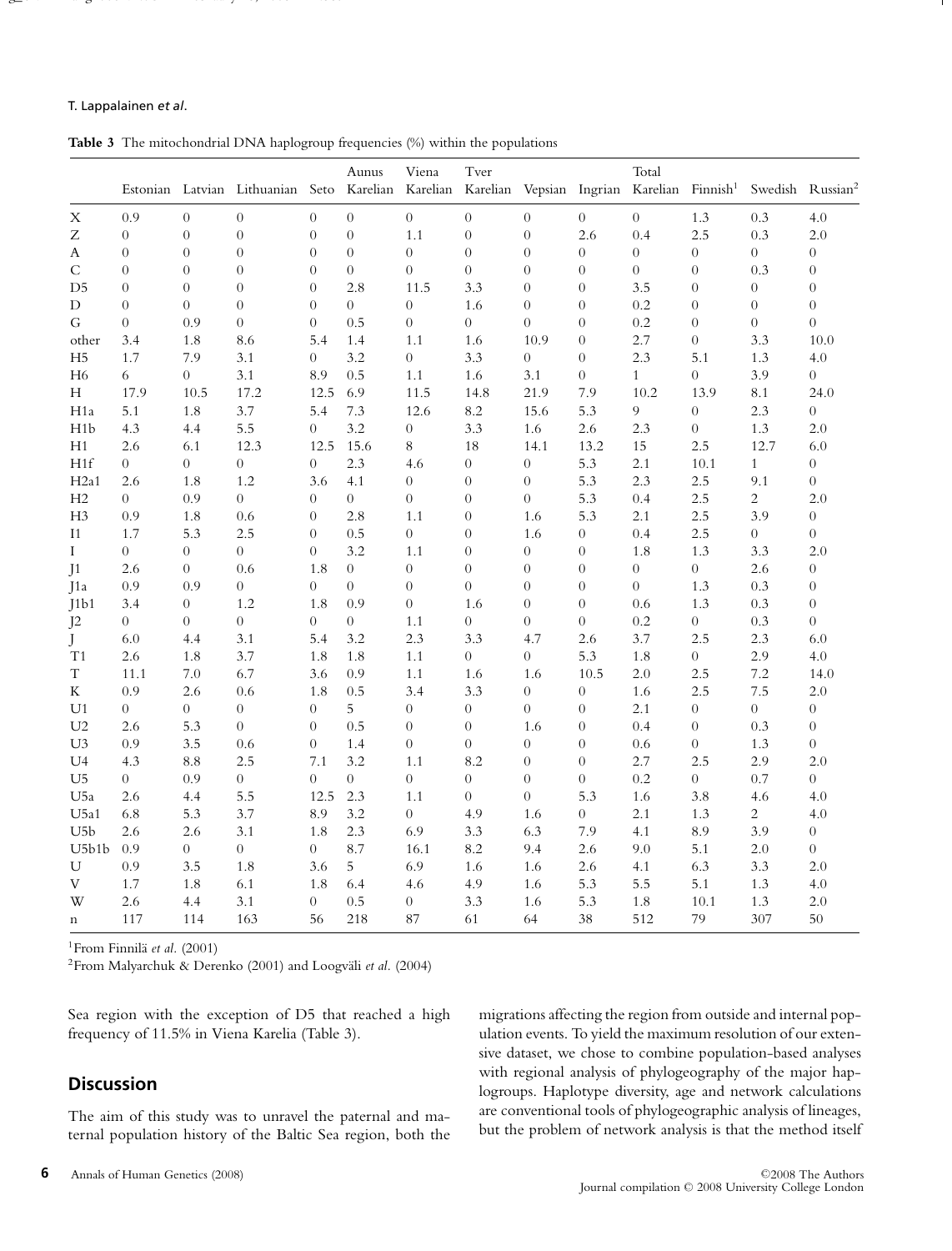|                      | Total       |                   | H           |                   | U           |                   |  |
|----------------------|-------------|-------------------|-------------|-------------------|-------------|-------------------|--|
|                      | $\mathbf n$ | $\pi$             | $\mathbf n$ | $\pi$             | $\mathbf n$ | $\pi$             |  |
| Estonian             | 117         | $7.92 + / - 3.71$ | 48          | $4.03 +/- 2.05$   | 26          | $7.65 +/- 3.69$   |  |
| Latvian              | 114         | $7.77 + / - 3.64$ | 40          | $4.24 + / - 2.15$ | 42          | $7.01 + (-3.36)$  |  |
| Lithuanian           | 163         | $7.48 + / - 3.51$ | 76          | $3.98 + / - 2.01$ | 29          | $5.97 + / - 2.93$ |  |
| Seto                 | 56          | $7.52 + / - 3.56$ | 24          | $4.74 + / - 2.40$ | 20          | $6.28 +/- 3.11$   |  |
| Aunus Karelian       | 218         | $7.01 + (-3.30)$  | 100         | $3.69 + / - 1.88$ | 70          | $5.68 + / - 2.76$ |  |
| Viena Karelian       | 87          | $7.14 + / - 3.38$ | 34          | $2.45 +/- 1.36$   | 31          | $4.55 +/- 2.30$   |  |
| Tver Karelian        | -61         | $6.37 +/- 3.06$   | 30          | $2.70 +/- 1.48$   | 18          | $5.42 + / - 2.74$ |  |
| Vepsian              | 64          | $5.61 + / - 2.73$ | 37          | $2.88 + / - 1.55$ | 13          | $3.82 + / - 2.05$ |  |
| Ingrian              | 38          | $6.70 +/- 3.23$   | 19          | $3.64 +/- 1.93$   |             | NA                |  |
| Total Karelian       | 512         | $6.72 + / - 3.18$ | 240         | $3.27 +/- 1.69$   | 146         | $5.32 + / - 2.58$ |  |
| Finnish $1$          | 79          | $7.45 + / - 3.52$ | 31          | $4.38 + / - 2.22$ | 43          | $6.44 +/- 3.11$   |  |
| Swedish              | 307         | $7.03 +/- 3.31$   | 140         | $4.07 +/- 2.04$   | 87          | $6.11 +/- 2.93$   |  |
| Russian <sup>2</sup> | 50          | $6.12 + (-2.96)$  | 19          | $2.90 +/- 1.59$   | 7           | <b>NA</b>         |  |
| TMRCA (ky)           | 1399        |                   | 618         | $36.7 +/- 5.6$    | 400         | $68.4 +/- 13.4$   |  |

**Table 4** The mean pairwise differences (*π*) and coalescence ages of the total mtDNA data and the major haplogroups.

1From Finnila¨ *et al.* (2001)

ah<del>g2</del>029 ahag2006 v1.com February 19, 2008 : 1907

<sup>2</sup> From Malyarchuk & Derenko (2001) and Loogväli et al. (2004)

does not perform quantification and statistical testing of the trends one may intuitively observe. For this purpose we applied the SAMOVA also for analysis of haplogroups. Jointly, these analyses yielded an understanding of the history of the main haplogroups of the region, which allowed a better interpretation of haplogroup frequency patterns across the studied region.

### **The Y-chromosomal Haplogroups**

The frequency distribution and age of haplogroup N3 in our study sample was consistent with the earlier studies (Lahermo *et al.* 1999, Zerjal *et al.* 2001, Tambets *et al.* 2004, Karlsson *et al.* 2006, Rootsi *et al.* 2007). According to the YHRD database, the haplotypes most common in Finland and Karelia were relatively unique, which is not unexpected, since data from most Eurasian populations where N3 is common is not publicly available. It seems evident that the Finns and Karelians share a history regarding haplogroup N3. In the database comparisons, we also observed that N3 may mark a westward diffusion in the north from Finland to Sweden and in the south from the Baltic countries to Poland and Germany.

It has been suggested (Zerjal *et al.* 2001, Roewer *et al.* 2005) that the differences in the haplotype structure of Balticspeaking Latvians and Lithuanians and Finno-Ugric populations, also observed in our N3 data, imply that the migrations introducing N3 to the region followed a bifurcating pattern, which discourages the idea of a language switch among Latvians and Lithuanians (Laitinen *et al.* 2002). Another factor contributing to the pattern of genetic variation could be the divergence by linguistic isolation between Baltic and Finnic speakers. However, such a process would affect all haplogroups, which is not supported by genetic distances calculated from the total Y-chromosomal data set – the strong divergence of the Baltic speakers is at least in part specific for N3. A founder effect among the Baltic populations is not any better an explanation, since the diversity among the Baltic speakers is not decreased. Thus, our data supports the idea of two migrations that introduced N3 to the Baltic Sea region (Fig. 5). The haplotype variation in Estonia suggests an admixture of Baltic and Finno-Ugric haplotypes. Furthermore, a bifurcating migration pattern can contribute to the relatively high age of the haplogroup in the Baltic region, since the coalescence age represents the common root of the total variation in the region.

Haplogroup I1a is suggested to have its origins in the Iberian refugium, from where it spread northward and now has its highest frequencies in Northern Europe (Rootsi *et al.* 2004). The haplotype matches to Germany and Poland imply that I1a has arrived to the Nordic countries from the Southern Baltic Sea region, which is historically plausible. The coalescense age of the haplogroup is about 5000 years lower than the age of the earliest archaeological findings from the Northern Baltic Sea region, which suggests a Neolithic arrival. There are two possible migration routes from Central Europe to the Northern Baltic Sea region: an exclusive western route via Sweden, an eastern route via the Baltic states, or via both to Eastern Finland and Karelia (Fig. 5). The surprisingly high diversities of I1a among the eastern Finnish and Baltic populations, and the lack of association between the Western Finns and the Swedes in SAMOVA analysis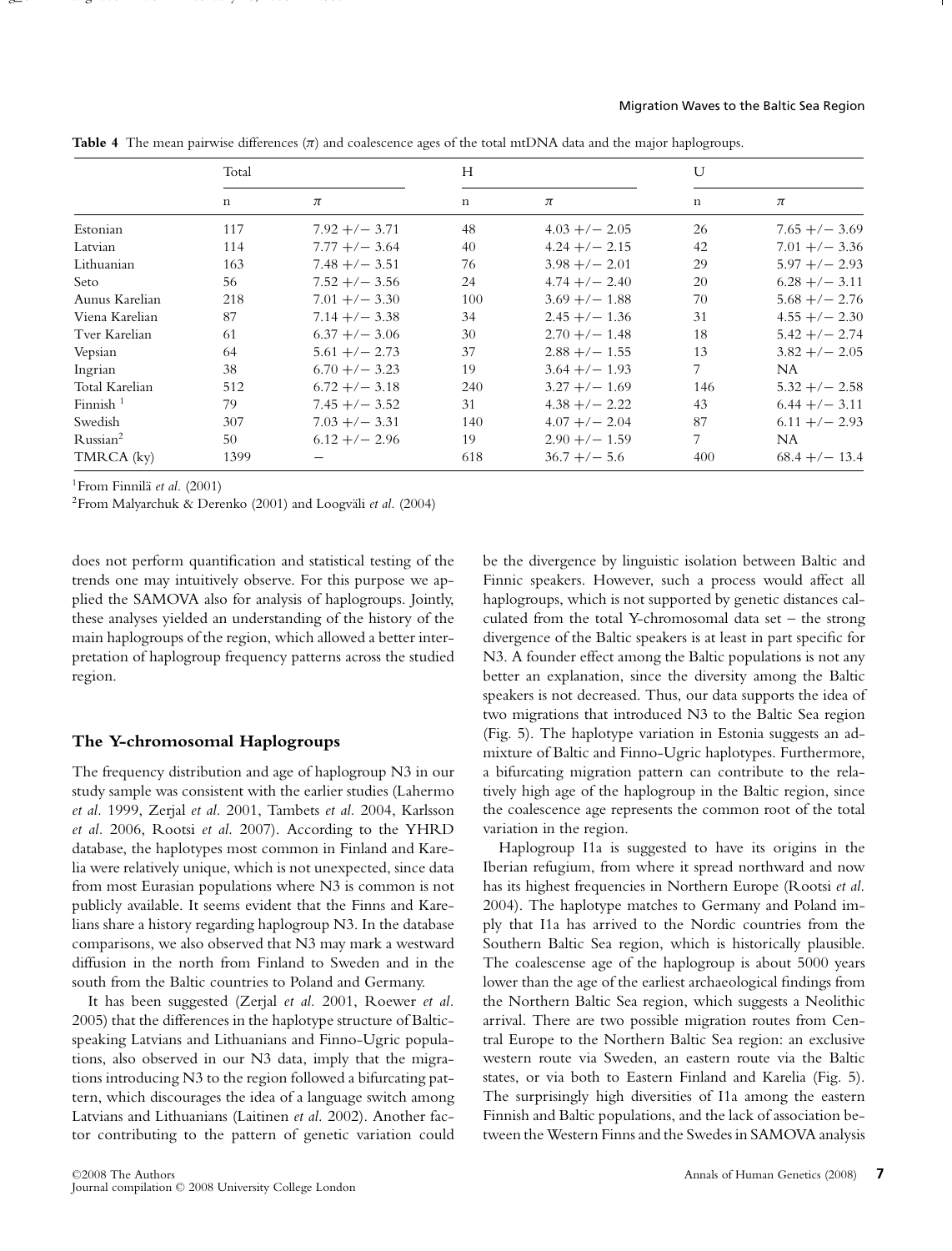

**Figure 4** Median-joining networks of the haplotype variation of mitochondial DNA haplogroups H (A) and U (B). The lengths of the branches correspond to the number of mutations, and the sizes of the nodes denote the number of samples of the corresponding haplotype. The HVS1 mutation sites are given -16 000, and the coding region polymorphisms are underlined. The bases are given only for the sites where there are more than two alleles; for the others, see Supplementary Table 3. Note that position 16519 is not included in the network. The pie chart denotes the proportions of the different populations in the total sample set of the mtDNA. For the abbreviations, see Figure 2.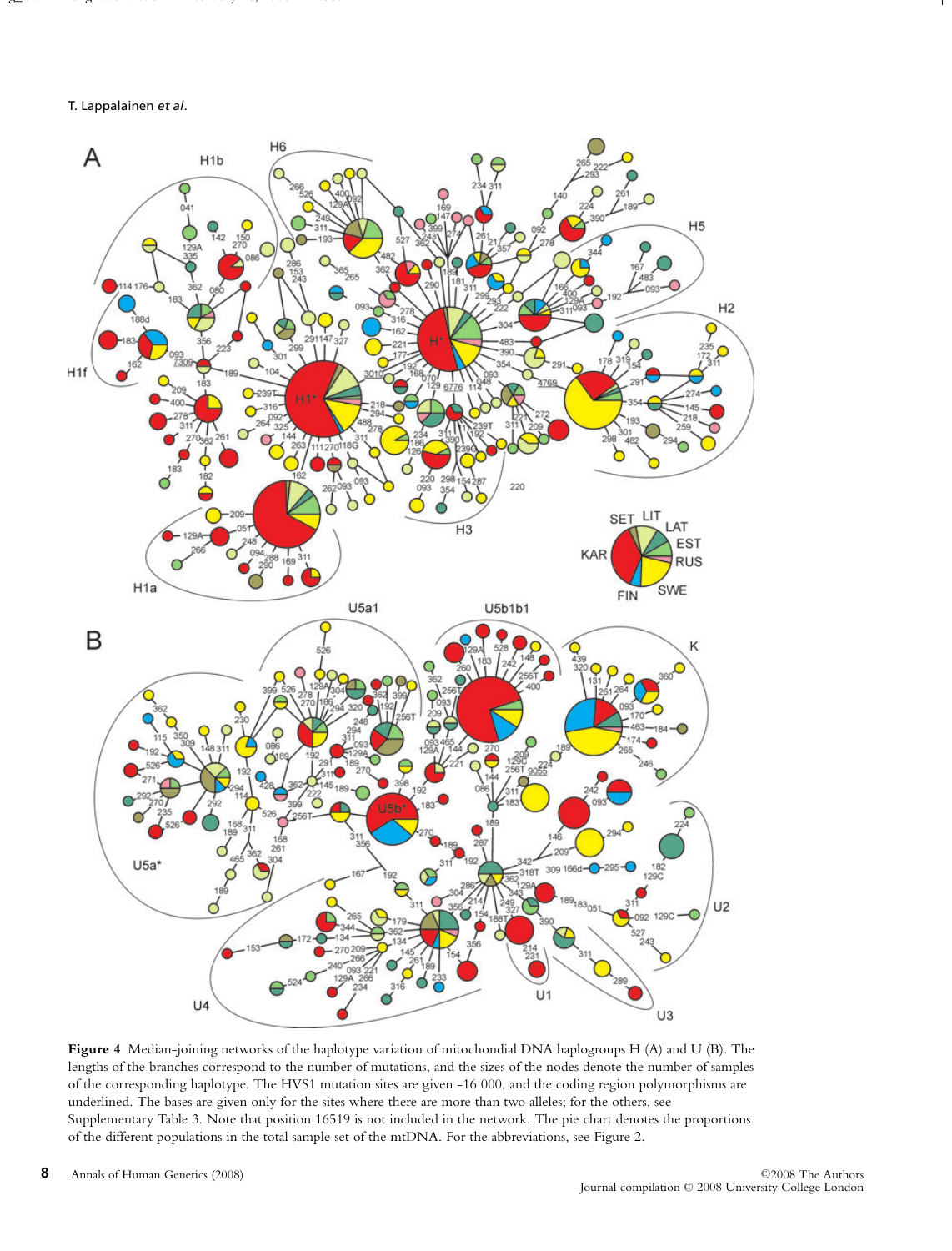

**Figure 5** Suggested arrival routes of the most important Y-chromosomal haplogroups in the Baltic area, with the dotted arrows denoting less certain routes.

suggest that I1a has been involved in bifurcating migrations both via Sweden and the Baltic states, and that the presence of the haplogroup in Finland and Karelia is not merely due to Swedish influence. The low frequency of I1a among the Baltic populations may be due to later effects of genetic drift or replacement.

Haplogroup R1a1 is known to be most prevalent in Eastern Europe, and has possibly expanded alongside the Kurgan culture and/or the Indo-European language (Semino *et al.* 2000). The Baltic and Swedish haplotypes had affinities mainly with Germany and Poland in database comparisons, which suggests gene flow from that region to the Western and Eastern coasts of the Baltic Sea. It is plausible that both R1a1 and I1a were carried to the Baltic Sea region via the same Neolithic migrations from Germany/Poland. The higher coalescence age and the starlike network structure of R1a1 are consistent with the probable higher diversity and frequency of R1a1 in the original source population(s), a consequence of the wider geographical distribution of the haplogroup. It is an important observation that in the Baltic Sea region R1a1 is mainly associated to Central European rather than eastern or Russian influence. However, haplotype frequency comparisons (Derenko *et al.* 2006, Willuweit & Roewer 2007) give some indication of Russian gene flow as a partial source of R1a1 in Karelia, which would be plausible given the long period of admixture with Slavs (Fig. 5). However, the Y-chromosomal diversity in Karelia has been heavily affected by drift and founder effects. Another haplogroup with eastern affinity is I1b (Rootsi *et al.* 2004), whose presence in Karelia and the Baltic states is probably a sign of Russian gene flow.

Haplogroup R1b, the most common haplogroup of Western Europe (Rosser *et al.* 2000, Semino *et al.* 2000), was relatively rare in the northern Baltic Sea region, which, with the exception of Sweden, shows a lack of recent West European influences. R1b has been suggested as having its origins in the Iberian refugia (Semino *et al.* 2000) in a similar manner to I1a (Rootsi *et al.* 2004) but their frequency distribution points to a very different history for R1b and I1a, at least in Northern Europe.

### **Mitochondrial DNA Haplogroups**

The specificity of H1f for the Finnish population has been associated with drift within Finland (Loogvali et al. 2004), which is supported by the low number of high frequency haplotypes in the network. Its abundance also in Aunus and Viena Karelia and Ingria provides a strong support for the close historical ties between the Finns and Karelians. The high frequency of haplogroup H2 among the Swedes may be due to sampling bias or local genetic drift, since most of the Swedish H2 samples belong to a single haplotype.

Haplogroups H1, H3, U5b and V have been associated with the expansion from the Iberian refugia after the Ice Age (Torroni *et al.* 1998, 2006, Achilli *et al.* 2004, 2005). Interestingly, H1 and U5b have frequency peaks in Northern Europe in addition to the Iberian peninsula, and our Karelian sample even had a higher H1 frequency than that of the Basques (Achilli *et al.* 2004, 2005, Torroni *et al.* 2006). We suggest three possible scenarios to explain this pattern. First, it is possible but unlikely that genetic drift has consistently increased the frequencies of these haplogroups in the entirety of Northern Europe, though it probably has contributed to the frequency peaks among the Karelians. Another explanation for the high frequencies would be migration from Southern to Northern Europe, possibly via the Atlantic and Baltic coasts, but the archaeological evidence for this is limited. The third alternative scenario would be initially high H1 and U5b frequencies in the entirety of Europe that were partly replaced by other haplogroups in Central Europe due to subsequent migrations that did not affect the north and the southwest. We consider this to be historically and genetically plausible, but further research is needed to analyze this in detail. Haplogroups H3 and V, despite their similar origin in the Iberian refugia, do not follow the same frequency pattern as H1 and U5b, as their frequencies in the Baltic Sea region are barely any higher than in Central Europe. However, the low frequencies of these haplogroups across Europe make reliable comparisons difficult, and even though there is evidence for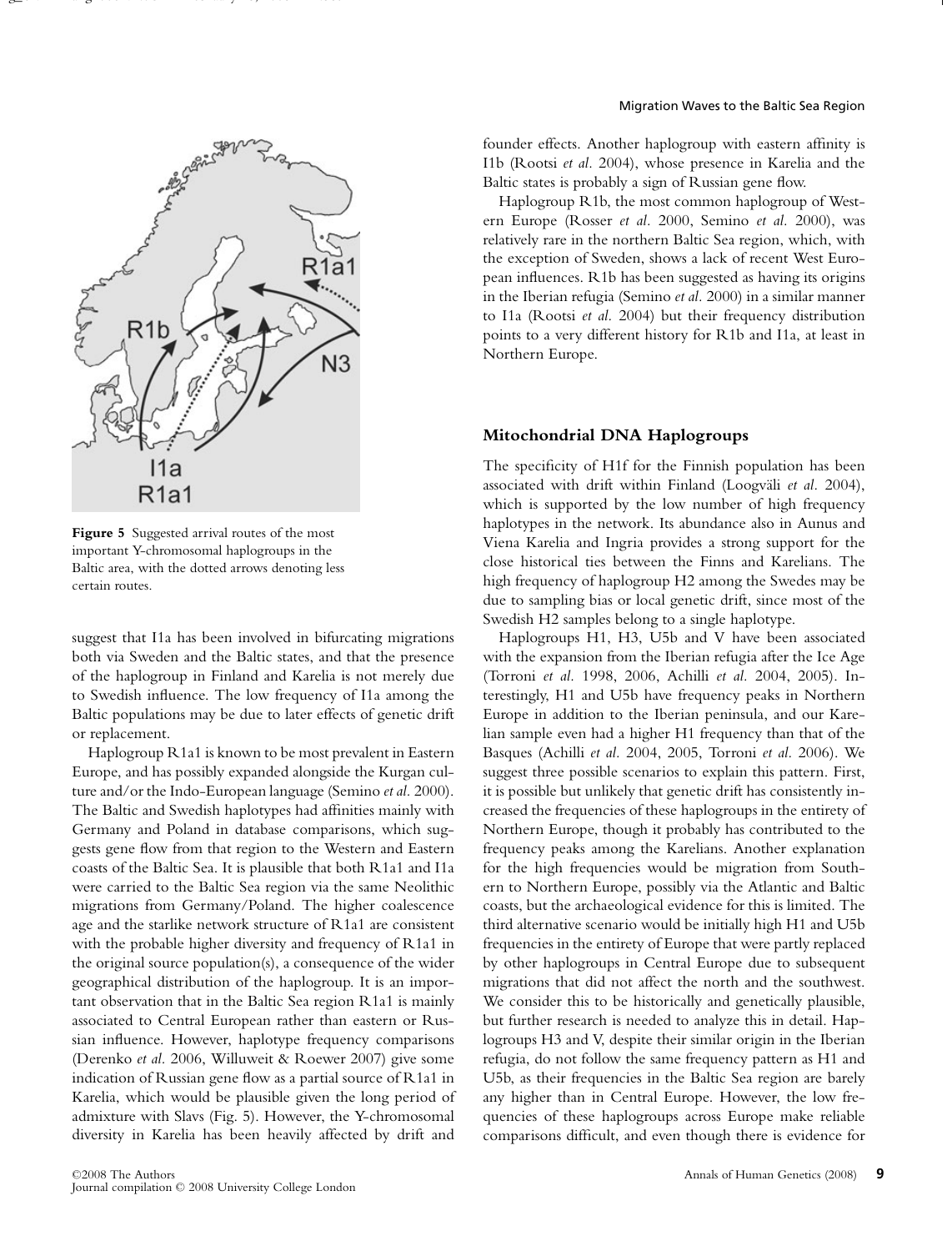ah<del>g2</del>029 ahag2006 v1.com February 19, 2008 : 1907

a similar historical scheme, they are still distinct haplogroups with possibly different histories.

Haplogroup U is an ancient European haplogroup with an age as great as 55,000 years (Richards *et al.* 2000), and it had a very old coalescense of age also in our analysis. U5b1b1, the so-called "Saami motif", was very common among the Karelian populations especially in Viena, which, together with the high frequency of D5 and the presence of Z, is a clear sign of shared population history for the Saami and Karelians (Ingman & Gyllensten 2006). This is also supported by archaeological evidence, since many prehistoric cultural features of the Saami people have arrived from the east via Karelia.

The eastern elements in the mtDNA variation of the Baltic Sea region are intertwined with the Saami influence. Recent studies of the mtDNA variation among the Saami show a link to the Volga-Ural region (Tambets *et al.* 2004, Ingman & Gyllensten 2006), which is now shown to exist also among the Karelians and, to a lesser degree, among the other populations from the Baltic Sea region as well. Additionally, the presence of U4 in the Eastern Baltic Sea populations may represent eastern influence, since it is typical for the Volga-Ural region (Bermisheva *et al.* 2002). The high diversity of this haplogroup in the Baltic region, observable in the haplotype network, suggests a complex history, and rules genetic drift out as a cause of the high frequency. All in all, these mtDNA haplogroups may be maternal reflections of the eastern influence that can be most clearly observed in the Y-chromosomal haplogroup N3.

# **Population-based Y-chromosomal and mtDNA Analyses**

Genetic distances between the populations are in accordance with linguistic and geographic boundaries in our study and also previous analyses (Zerjal *et al.* 2001) regarding the close proximity of the Baltic countries, and the close association of Finland and Karelia. Admixture analysis of the Estonians supports the importance of geographical location compared to language in determining genetic variation. The Finnish Y-chromosomal variation has been affected by drift, and the grouping of Finns in the paternal MDS plot highlights their bimodal population structure (Kittles *et al.* 1998, 1999, Lahermo *et al.* 1999, Lappalainen *et al.* 2006). The Karelians share the low diversity of the Finns also on the maternal side, especially the Viena Karelians, isolated by their northern geographical location, and the Tver Karelians among whom a founder effect has probably taken place. The diversities of the Balts and the Swedes were in accordance with common European values, and reflect their less isolated geographical position and a probably more stable population size.

# **Conclusions**

The populations of the Baltic Sea region have their strongest roots in Central Europe, which is compatible with archaeological information regarding the arrival of the first inhabitants and several later prehistorical cultures. Additionally, the populations from the eastern side of the Baltic Sea region carry signs of migrations rooted in the east that may be associated to the Finno-Ugric language and/or the Comb Ceramic culture. Less pronounced local admixtures with other populations include Saami influence especially among the Karelians, Russian admixture among them and the Balts, and Central European influence in Sweden. An interesting phenomenon our data has confirmed is the common features between the Iberian peninsula and Northern Europe, observed especially in mtDNA variation, and we hope that future research will shed light on its cause. Furthermore, several Y-chromosomal and mtDNA haplogroups in the Baltic Sea region are of paleolithic origin in Europe. This is consistent with earlier observations (Richards *et al.* 2000) suggesting preservation or even enrichment of the traces of the most ancient European settlement in the northern periphery of the continent. In conclusion, this study also provided strong evidence that the Baltic Sea has been a route not only for trade and cultural exchange but also for population migration.

# **Acknowledgments**

The study was financially supported by the Emil Aaltonen Foundation, the Finnish Cultural Foundation, and the Research Foundation of the University of Helsinki. The Finnish Genome Center provided the genotyping platforms for the STRs and the SNPs by Sequenom®. We thank Pertti Sistonen, Tuula Koski and Richard Villems for providing samples, and Ella Grano for technical assistance. Finally, we would like to express our gratitude to the sample donors for their contribution.

## **References**

- Achilli, A., Rengo, C., Battaglia, V., Pala, M., Olivieri, A., Fornarino, S., Magri, C., Scozzari, R., Babudri, N., Santachiara-Benerecetti, A. S., Bandelt, H. J., Semino, O., Torroni, A. (2005) Saami and Berbers–an unexpected mitochondrial DNA link. *Am. J. Hum. Genet.* **76**, 883–6.
- Achilli, A., Rengo, C., Magri, C., Battaglia, V., Olivieri, A., Scozzari, R., Cruciani, F., Zeviani, M., Briem, E., Carelli, V., Moral, P., Dugoujon, J. M., Roostalu, U., Loogväli, E. L., Kivisild, T., Bandelt, H. J., Richards, M., Villems, R., Santachiara-Benerecetti, A. S., Semino, O., Torroni, A. (2004) The molecular dissection of mtDNA haplogroup H confirms that the Franco-Cantabrian glacial refuge was a major source for the European gene pool. *Am. J. Hum. Genet.* **75**, 910–8.
- Alenius, K. (2000) *Viron, Latvian ja Liettuan historia* (The History of Estonia, Latvia and Lithuania). Jyväskylä, Atena.
- Bandelt, H.-J., Forster, P., Röhl, A. (1999) Median-joining networks for inferring intraspecific phylogenies. *Mol. Biol. Evol.* **16**, 37–48.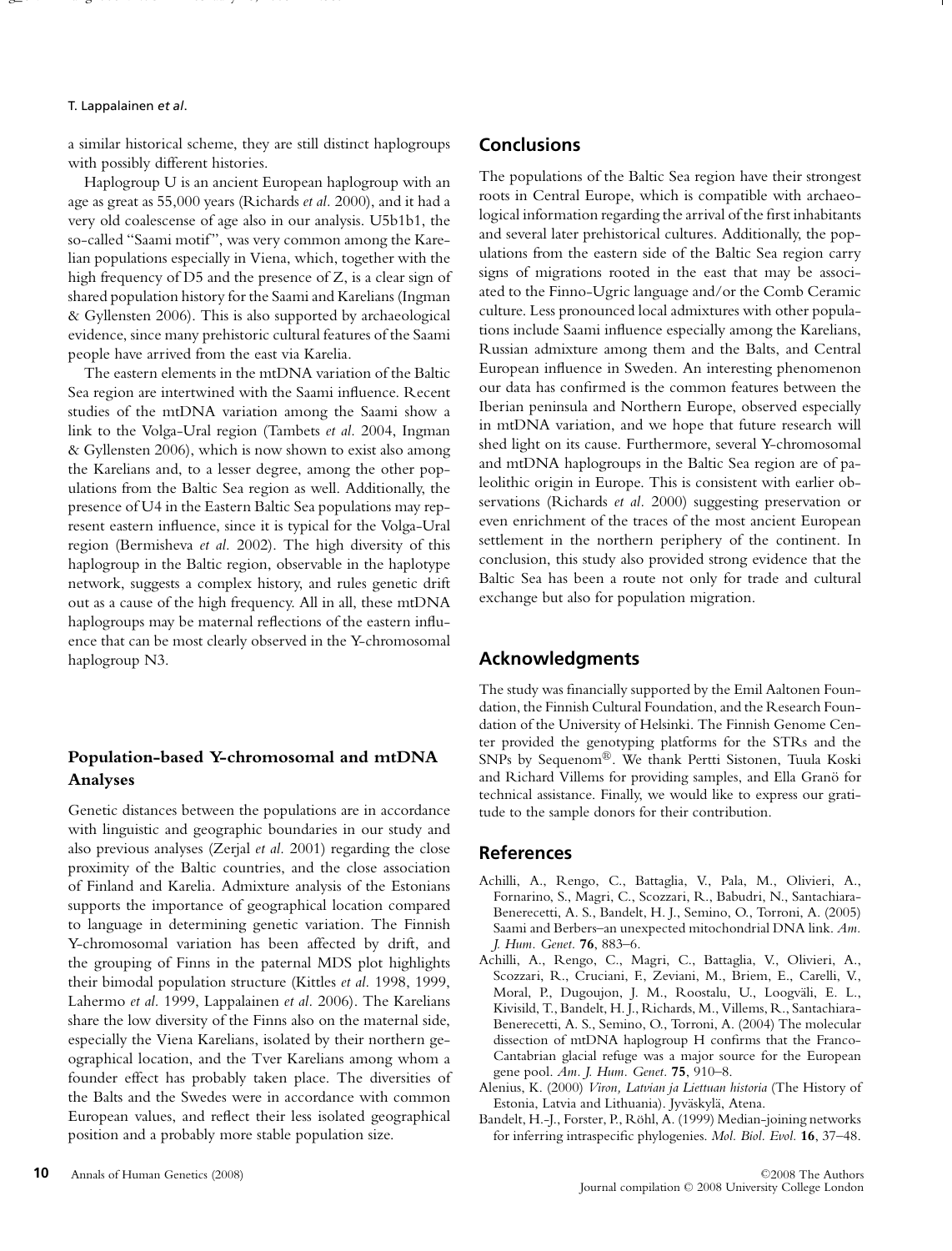#### Migration Waves to the Baltic Sea Region

Bandelt, H.-J., Forster, P., Sykes, B. C., Richards, M. B. (1995) Mitochondrial portraits of human populations. *Genetics* **141**, 743– 753.

ah<del>g2</del>029 ahag2006 v1.com February 19, 2008 : 1907

- Bermisheva, M., Tambets, K., Villems, R., Khusnutdinova, E. (2002) Diversity of mitochondrial DNA haplotypes in ethnic populations of the Volga-Ural region of Russia. *Mol. Biol. (Mosk.)* **36**, 990– 1001.
- Bosch, E., Calafell, F., Santos, F. R., Perez-Lezaun, A., Comas, D., Benchemsi, N., Tyler-Smith, C., Bertranpetit, J. (1999) Variation in short tandem repeats is deeply structured by genetic background on the human Y chromosome. *Am. J. Hum. Genet.* **65**, 1623–38.
- Derenko, M., Malyarchuk, B., Denisova, G. A., Wozniak, M., Dambueva, I., Dorzhu, C., Luzina, F., Miscicka-Sliwka, D., Zakharov, I. (2006) Contrasting patterns of Y-chromosome variation in South Siberian populations from Baikal and Altai-Sayan regions. *Hum. Genet.* **118**, 591–604.
- Dupanloup, I. & Bertorelle, G. (2001) Inferring admixture proportions from molecular data: extension to any number of parental populations. *Mol. Biol. Evol.* **18**, 672–675.
- Dupanloup, I., Schneider, S., Excoffier, L. (2002) A simulated annealing approach to define the genetic structure of populations. *Mol. Ecol.* **11**, 2571–81.
- Finnilä, S., Lehtonen, M. S., Majamaa, K. (2001) Phylogenetic network for European mtDNA. *Am. J. Hum. Genet.* **68**, 1475–84.
- Forster, P., Harding, R., Torroni, A., Bandelt, H. J. (1996) Origin and evolution of Native American mtDNA variation: a reappraisal. *Am. J. Hum. Genet*. **59**, 935–45.
- Huurre, M. (1990) *9000 vuotta Suomen esihistoriaa (9000 years of Finnish prehistory)*. Keuruu, Otava.
- Ingman, M. & Gyllensten, U. (2006) A recent genetic link between Sami and the Volga-Ural region of Russia. *Eur. J. Hum. Genet.* **15**, 115–20.
- Karlsson, A. O., Wallerstrom, T., Gotherstrom, A., Holmlund, G. (2006) Y-chromosome diversity in Sweden – a long-time perspective. *Eur. J. Hum. Genet.* **14**, 963–70.
- Kittles, R. A., Bergen, A.W, Urbanek, M., Virkkunen, M., Linnoila, M., Goldman, D., Long, J. C. (1999) Autosomal, mitochondrial, and Y chromosome DNA variation in Finland: evidence for a male-specific bottleneck. *Am. J. Phys. Anthropol.* **108**, 381–99.
- Kittles, R. A., Perola, M., Peltonen, L., Bergen, A.W, Aragon, R. A., Virkkunen, M., Linnoila, M., Goldman, D., Long, J. C. (1998) Dual origins of Finns revealed by Y chromosome haplotype variation. *Am. J. Hum. Genet.* **62**, 1171–9.
- Kivisild, T., Tolk, H. V., Parik, J., Wang, Y., Papiha, S. S., Bandelt, H. J., Villems, R (2002) The emerging limbs and twigs of the East Asian mtDNA tree. *Mol. Biol. Evol.* **19**, 1737–51.
- Lahermo, P., Savontaus, M. L., Sistonen, P., Beres, J., de Knijff, P., Aula, P., Sajantila, A. (1999) Y chromosomal polymorphisms reveal founding lineages in the Finns and the Saami. *Eur. J. Hum. Genet.* **7**, 447–58.
- Laitinen, V., Lahermo, P., Sistonen, P., Savontaus, M. L. (2002) Ychromosomal diversity suggests that Baltic males share common Finno-Ugric-speaking forefathers. *Hum. Hered.* **53**, 68–78.
- Lappalainen, T., Koivumaki, S., Salmela, E., Huoponen, K., Sistonen, P., Savontaus, M. L., Lahermo, P. (2006) Regional differences among the Finns: a Y-chromosomal perspective. *Gene* **19**, 207–15.
- Loogväli, E. L., Roostalu, U., Malyarchuk, B. A., Derenko, M. V., Kivisild, T., Metspalu, E., Tambets, K., Reidla, M., Tolk, H. V., Parik, J., Pennarun, E., Laos, S., Lunkina, A., Golubenko, M., Barac, L., Pericic, M., Balanovsky, O. P., Gusar, V., Khusnutdinova, E. K., Stepanov, V., Puzyrev, V., Rudan, P., Balanovska, E. V., Grechanina, E., Richard, C., Moisan, J. P.,

Chaventre, A., Anagnou, N. P., Pappa, K. I., Michalodimitrakis, E. N., Claustres, M., Golge, M., Mikerezi, I., Usanga, E., Villems, R. (2004) Disuniting uniformity: a pied cladistic canvas of mtDNA haplogroup H in Eurasia. *Mol. Biol. Evol.* **21**, 2012–21. Macaulay, V., Richards, M., Hickey, E., Vega, E., Cruciani, F.,

- Guida, V., Scozzari, R., Bonne-Tamir, B., Sykes, B., Torroni, A. (1999) The emerging tree of West Eurasian mtDNAs: a synthesis of control-region sequences and RFLPs. *Am. J. Hum. Genet.* **64**, 232–49.
- Malyarchuk, B. A., Derenko, M. V. (2001) Mitochondrial DNA variability in Russians and Ukrainians, implication to the origin of the Eastern Slavs. *Ann. Hum. Genet.* **65**, 63–78.
- Meyer, S., Weiss, G., von Haeseler, A. (1999) Pattern of nucleotide substitution and rate heterogeneity in the hypervariable regions I and II of human mtDNA. *Genetics* **152**, 1103–10.
- Nei, M. (1987) *Molecular Evolutionary Genetics.* New York, Columbia University Press.
- R Development Core Team (2005). *R: A language and environment for statistical computing*. R Foundation for Statistical Computing, Vienna, Austria. http://www.R-project.org.
- Richards, M., Macaulay, V., Hickey, E., Vega, E., Sykes, B., Guida, V., Rengo, C., Sellitto, D., Cruciani, F., Kivisild, T., Villems, R., Thomas, M., Rychkov, S., Rychkov, O., Rychkov, Y., Golge, M., Dimitrov, D., Hill, E., Bradley, D., Romano, V., Cali, F., Vona, G., Demaine, A., Papiha, S., Triantaphyllidis, C., Stefanescu, G., Hatina, J., Belledi, M., Di Rienzo, A., Novelletto, A., Oppenheim, A., Norby, S., Al-Zaheri, N., Santachiara-Benerecetti, S., Scozari, R., Torroni, A., Bandelt, H. J. (2000) Tracing European founder lineages in the Near Eastern mtDNA pool. *Am. J. Hum. Genet.* **67**, 1251–76.
- Richards, M. B., Macaulay, V. A., Bandelt, H. J., Sykes, B. C. (1998) Phylogeography of mitochondrial DNA in western Europe. *Ann. Hum. Genet.* **62**, 241–60.
- Roewer, L., Croucher, P. J., Willuweit, S., Lu, T. T., Kayser, M., Lessig, R., de Knijff, P., Jobling, M. A., Tyler-Smith, C., Krawczak, M. (2005) Signature of recent historical events in the European Y-chromosomal STR haplotype distribution. *Hum. Genet.* **116**, 279–91.
- Rootsi, S., Magri, C., Kivisild, T., Benuzzi, G., Help, H., Bermisheva, M., Kutuev, I., Barac, L., Pericic, M., Balanovsky, O., Pshenichnov, A., Dion, D., Grobei, M., Zhivotovsky, L. A., Battaglia, V., Achilli, A., Al-Zahery, N., Parik, J., King, R., Cinnioglu, C., Khusnutdinova, E., Rudan, P., Balanovska, E., Scheffrahn, W, Simonescu, M., Brehm, A., Goncalves, R., Rosa, A., Moisan, J. P., Chaventre, A., Ferak, V., Furedi, S., Oefner, P. J., Shen, P., Beckman, L., Mikerezi, I., Terzic, R., Primorac, D., Cambon-Thomsen, A., Krumina, A., Torroni, A., Underhill, P. A., Santachiara-Benerecetti, A. S., Villems, R., Semino, O. (2004) Phylogeography of Y-chromosome haplogroup I reveals distinct domains of prehistoric gene flow in Europe. *Am. J. Hum. Genet.* **75**, 128–37.
- Rootsi, S., Zhivotovsky, L. A., Baldovic, M., Kayser, M., Kutuev, I. A., Khusainova, R., Bermisheva, M. A., Gubina, M., Fedorova, S. A., Ilumae, A. M., Khusnutdinova, E. K., Voevoda, M. I., Osipova, L. P., Stoneking, M., Lin, A. A., Ferak, V., Parik, J., Kivisild, T., Underhill, P. A., Villems, R. (2007) A counterclockwise northern route of the Y-chromosome haplogroup N from Southeast Asia towards Europe. *Eur. J. Hum. Genet* **15**, 204– 11.
- Rosser, Z. H., Zerjal, T., Hurles, M. E., Adojaan, M., Alavantic, D., Amorim, A., Amos, W. *et al.* (2000) Y-chromosomal diversity in Europe is clinal and influenced primarily by geography, rather than by language. *Am. J. Hum. Genet.* **67**, 1526–43.